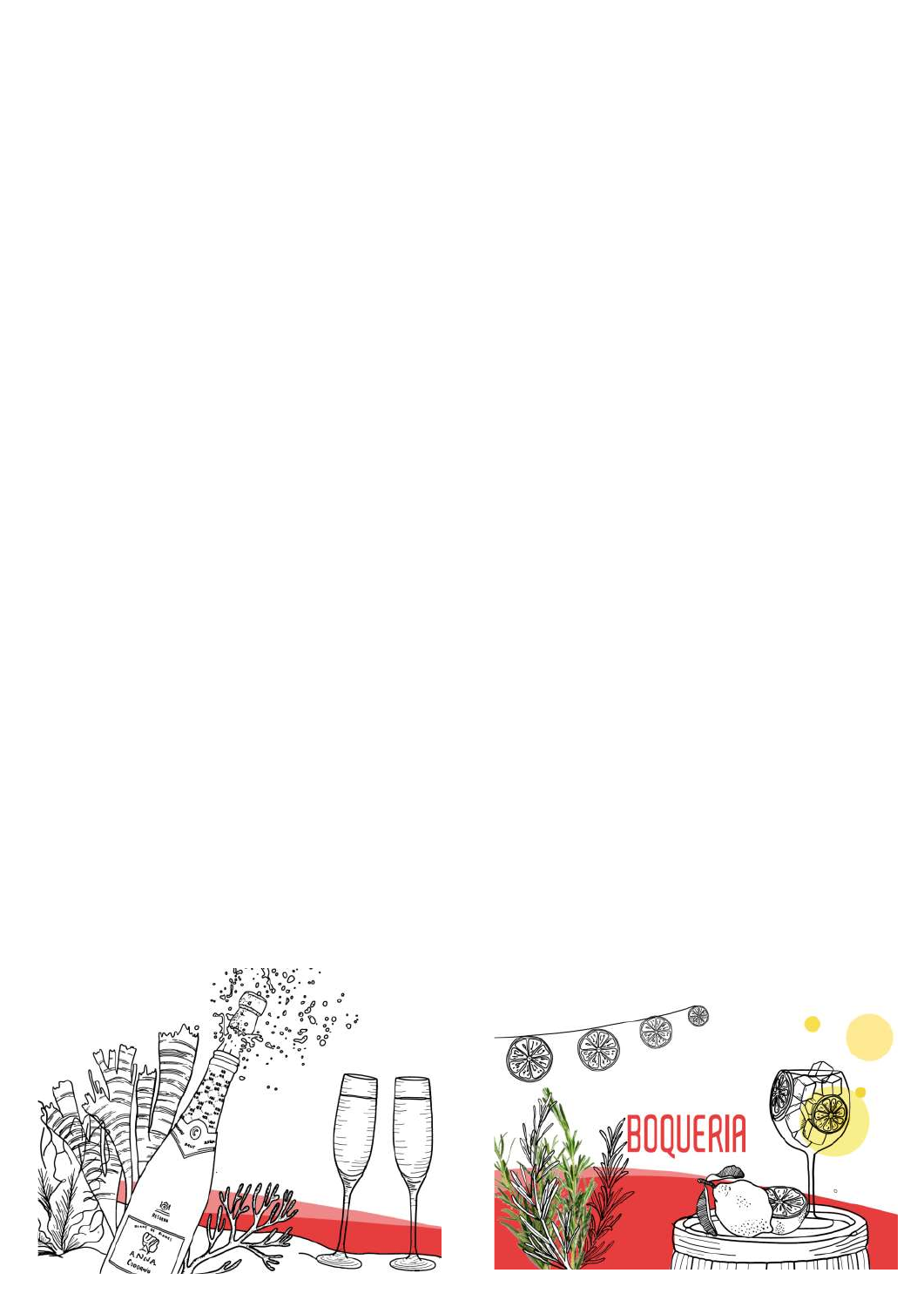# SANGRIA

Jug 1L 20.00

Glass 6.50

| <b>SPANISH DIGESTIFS</b>           | 50 <sub>ml</sub> |
|------------------------------------|------------------|
| Orujo, Pazo                        | 7.00             |
| Orujo de hierbas                   | 7.00             |
| Pacharán, Zoco                     | 6.00             |
| Crema Catalana, Melody             | 6.00             |
| Licor 43                           | 7.00             |
| <b>WHISKY</b>                      |                  |
| <b>Jack Daniel's</b>               | 7.00             |
| Chivas, 12 years                   | 9.00             |
| <b>Jura Journey, Scotch Whisky</b> | 10.00            |
| Togouchi, Japanese blended premium | 12.00            |
| <b>BRANDY</b>                      |                  |
| Veterano                           | 7.00             |
| Soberano 5 yrs                     | 9.00             |
| RUM                                |                  |
| Appleton oak-matured (dark)        | 7.00             |
| <b>Bacardi White</b>               | 6.00             |
|                                    |                  |

| Brugal 1888 | 9.00 |
|-------------|------|
|             |      |

# VODKA

| <b>Grey Goose</b> | 9.00 |
|-------------------|------|
|-------------------|------|

LICORES Disaronno 6.00

# **WINES BY THE GLASS**

# TINTO

|                                                                  | 175ml |
|------------------------------------------------------------------|-------|
| Nuviana, Valle del Cinca 2018<br>Tempranillo, Cabernet Sauvignon | 6.50  |
| Anima, Costers del Segre, 2017                                   | 7.50  |
| Tempranillo, Cabernet Sauvignon, Syrah                           |       |
| Viña Pomal, Crianza, Rioja 2017<br><b>Tempranillo</b>            | 8.00  |
| Legaris Roble, Ribera del Duero 2019<br><b>Tinto Fino</b>        | 8.75  |
| <b>BLANCO</b>                                                    |       |
|                                                                  | 175ml |
| Nuviana, Valle del Cinca 2019<br>Chardonnay                      | 6.50  |
| Legaris, Rueda 2020                                              | 7.50  |
| Verdejo                                                          |       |
| Legaris, Rueda 2020                                              | 8.00  |
| <b>Sauvignon Blanc</b>                                           |       |
| Muga, Rioja 2018                                                 | 9.00  |
| Viura, Malvasía                                                  |       |

## **CAVA**

| Sparkling wine produced with the Champagne method |              |
|---------------------------------------------------|--------------|
|                                                   | <b>150ml</b> |
| Anna de Codorniu, Blanc de Noirs                  | 8.00         |
| <b>Pinot noir</b>                                 |              |
| <b>ROSADO</b>                                     |              |
|                                                   | 175ml        |

| Raimat, Costers del Segre 2019  | 7.00 |
|---------------------------------|------|
| Cabernet Sauvignon, Tempranillo |      |



VITA citrus, Barcelona 6.00

Absolut 6.00

## **TEQUILA**

Tequila, Jose Cuervo / Shot  $(25ml)$  6.00 / 4.00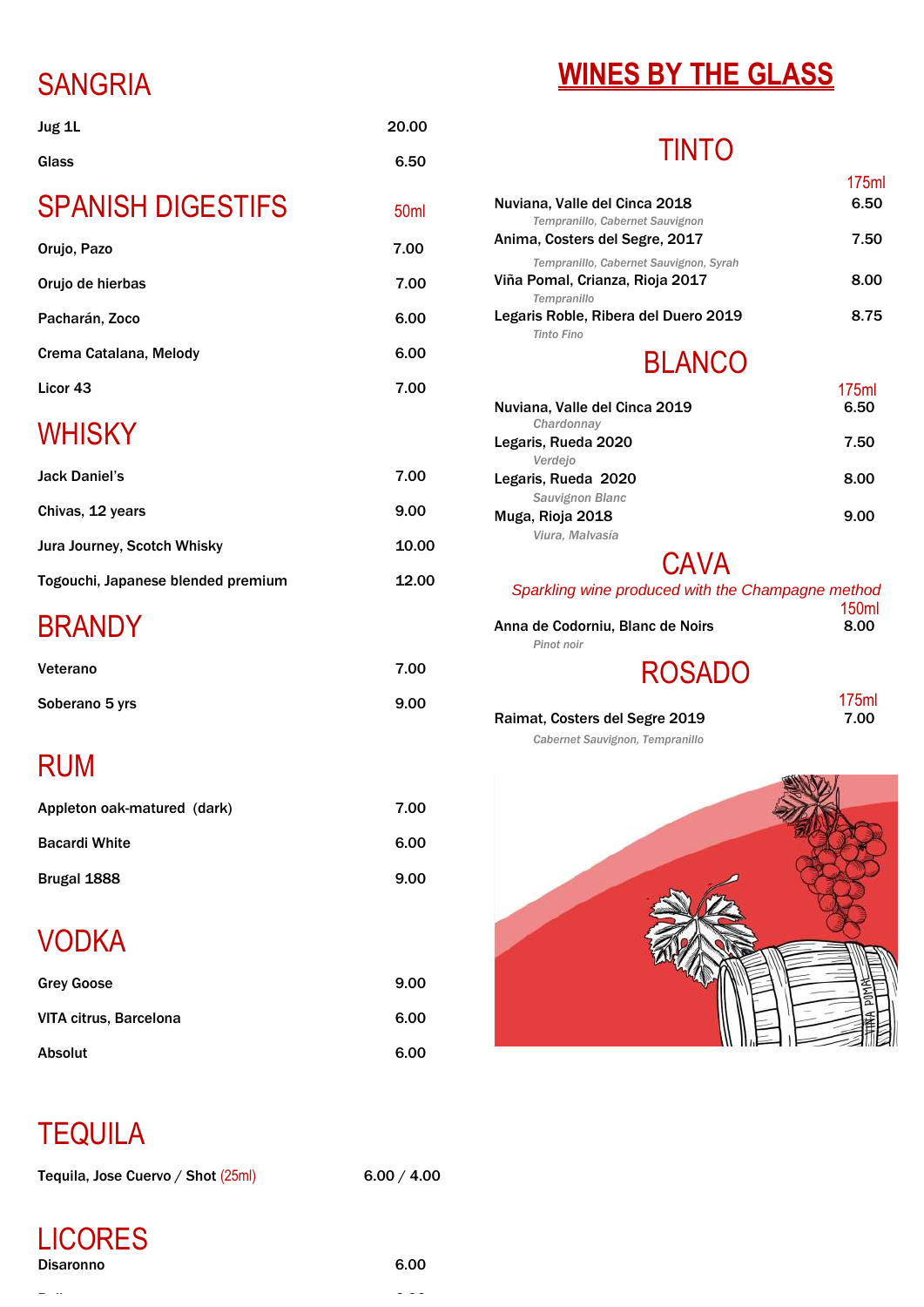*Garnacha Negra, Cabernet Sauvignon*

## Locations

*Grapes from select wineries & regions to showcase the very best example of the country's premium wines*

## AR "Locations", Argentina 39.00

*Malbec, Cabernet Sauvignon and Tannat from Mendoza, Argentina*

## E "Locations", Spain 40.00

*[Garnacha,](https://www.reversewinesnob.com/search/label/garnacha/) [Tempranillo,](https://www.reversewinesnob.com/search/label/tempranillo/) [Monastrell,](https://www.reversewinesnob.com/search/label/monastrell/) and [Carignan](https://www.reversewinesnob.com/search/label/carignan/) from Priorat, Jumilla, Toro, Rioja and Ribera del Duero*

| <b>WHITE</b>                                                    | <b>Bottle</b> |
|-----------------------------------------------------------------|---------------|
| Rioja                                                           |               |
| Viña Pomal, Rioja 2020                                          | 29.00         |
| Viura, Malvasia                                                 |               |
| Muga, Rioja 2019                                                | 34.00         |
| Viura, Malvasia                                                 |               |
| Rueda                                                           |               |
| Legaris, Rueda 2020                                             | 26.00         |
| Verdejo                                                         |               |
| Legaris, Rueda 2020                                             | 30.00         |
| <b>Sauvignon Blanc</b>                                          |               |
| Cataluña                                                        |               |
| Nuviana, Valle del Cinca 2019<br>Chardonnay                     | 23.00         |
| Raimat, Costers del Segre 2020 Organic<br>Chardonnay            | 26.00         |
| Anima, Costers del Segre 2019<br>Chardonnay, Xarel.lo, Albariño | 28.00         |
| Galicia                                                         |               |
| Nora, Rias Baixas 2020                                          | 34.00         |
| <b>Albariño</b>                                                 |               |
| Avancia, Valdeorras 2019                                        | 40.00         |
| Godello                                                         |               |
| <b>ROSE</b>                                                     |               |
| Raimat, Costers del Segre 2019                                  | 26.00         |
| Cabernet Sauvignon, Tempranillo                                 |               |
| Viña Pomal, Rioja 2018<br>Garnacha, Viura                       | 29.00         |
| CAVA                                                            |               |
| Anna de Codorniu, Blanc de Noirs                                | 30.00         |
| Pinot noir                                                      |               |
| Anna de Codorniu, Blanc de Blanc                                | 32.00         |
| Macabeo, Xarel.lo, Parellada, Chardonnay                        |               |
| Anna de Codorniu, Brut Rose                                     | 30.00         |
| Pinot noir, Chardonnay                                          |               |
| <b>Mont Ferrant, Brut</b><br>Organic                            | 35.00         |
| Macabeo, Xarel.lo, Parellada, Viura                             |               |
| Reina Maria Cristina Reserva 2015<br>Pinot noir                 | 40.00         |
|                                                                 |               |

| RED                                            | <b>Bottle</b> |
|------------------------------------------------|---------------|
| Rioja                                          |               |
| Viña Pomal Crianza, 2017                       | 29.00         |
| <b>Tempranillo</b>                             |               |
| Beronia, 2019 Organic                          | 34.00         |
| <b>Tempranillo</b>                             |               |
| Viña Pomal Selección 500 Ltd Ed, 2016          | 34.00         |
| Tempranillo, Garnacha                          |               |
| Beronia, Viñas Viejas (old vines), 2016        | 38.00         |
| <b>Tempranillo</b>                             |               |
| Basagoiti Reserva, 2013                        | 40.00         |
| Tempranillo                                    |               |
| Muga Reserva, 2017                             | 46.00         |
| Tempranillo, Garnacha, Mazuelo, Graciano       |               |
| Viña Pomal Gran Reserva, 2012                  | 48.00         |
| <b>Tempranillo</b>                             |               |
| Márques de Cáceres, cuvée especial 2015        | 60.00         |
| Tempranillo, old vineyards, private collection |               |
| La Vicalanda Reserva, 2014                     | 65.00         |
| <b>Tempranillo</b>                             |               |
|                                                |               |
|                                                |               |
| Ribera de Duero                                |               |
| Legaris Roble, 2019                            | 34.00         |
| Tempranillo                                    |               |
| La Planta, 2020                                | 36.00         |
| Tempranillo                                    |               |
| Legaris Reserva, 2016                          | 46.00         |
| <b>Tempranillo</b>                             |               |
| Arzuaga Crianza, 2018                          | 50.00         |
| Tempranillo                                    |               |
| Malleolues, 2016                               | 60.00         |
| <b>Tempranillo</b>                             |               |
| Cataluña                                       |               |
| Nuviana, Valle del Cinca 2018                  | 23.00         |
| Tempranillo, Cabernet Sauvignon                |               |
| Anima, Costers del Segre 2017                  | 27.00         |
| Tempranillo, Cabernet Sauvignon, Syrah         |               |
| Abadía de Poblet, Conca de Barberá, 2015       | 36.00         |
| Trepat, Garrut, Garnatxa                       |               |

### Jaume Codorniu Gran Reserva 2010 50.00

*Chardonnay, Pinot Noir, Xarel-lo*

### Anna de Codorniu *Zero* 18.00

*Alcohol-free*